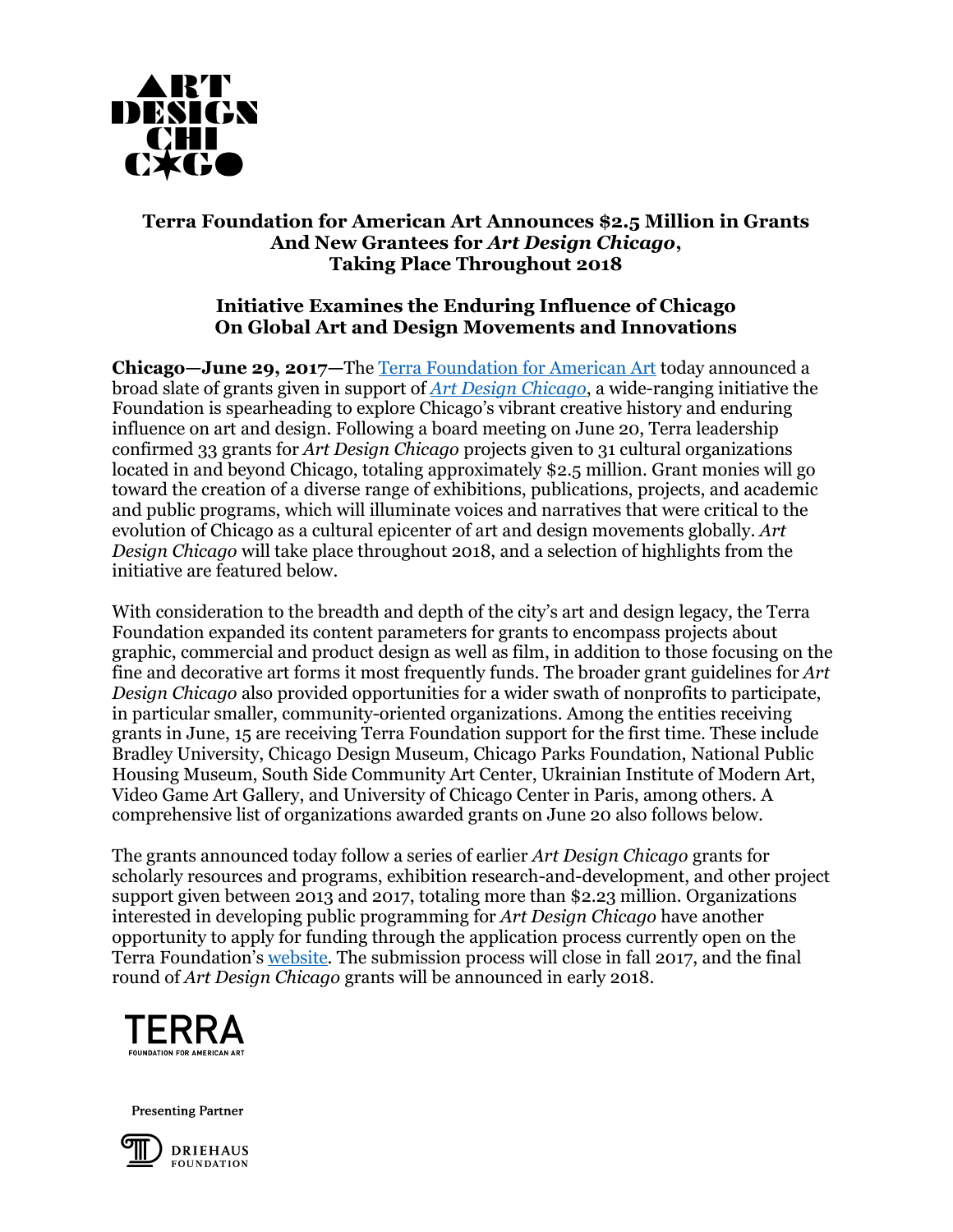

In total, the Terra Foundation is investing \$6.5 million in bringing the initiative to fruition. This includes grants given to cultural partners as well as funds for promotional and administrative support. Additional support for *Art Design Chicago* is provided by Presenting Partner The Richard H. Driehaus Foundation, Leslie Hindman Auctioneers, and the John D. and Catherine T. MacArthur Foundation. The Chicago Community Trust and Leo Burnett are providing in-kind support.

"Throughout our history, the Terra Foundation has supported a diversity of Chicago-related projects. With our 40th anniversary approaching, we celebrate and reaffirm our commitment to our hometown in a way that recognizes its numerous and significant contributions to the creation and experience of art and design around the world," said Elizabeth Glassman, President and CEO of the Terra Foundation. "We are honored and excited by the scholarly quality, depth, and innovative spirit of our partners' proposals, and the enthusiasm with which so many organizations took on the opportunity to highlight the dynamic, yet lesser-known, narratives of Chicago. We look forward to continuing to support our many partners in the development of *Art Design Chicago* and to bringing these exciting exhibitions, publications, and events to the public for their enjoyment."

All of the *Art Design Chicago* grantees were selected through an open application process, with submissions reviewed by Terra Foundation staff and external reviewers with expertise across a spectrum of art and design-related fields. Applicants were encouraged to examine in particular those individuals, movements, and happenings that have historically been underrepresented in cultural dialogue, keeping with *Art Design Chicago*'s overarching vision to reveal new scholarship and enhance understanding of the contributions Chicago artists, designers, and creative producers have made to the fine arts and the world of objects and ideas that surround us every day. Individual grants ranged from approximately \$5,000 to \$200,000, depending on the format, scope, and scale of the project as well as the applicant's expressed need.

Partners for the initiative range widely in mission, focus, and approach, from the Jane Addams Hull-House Museum to the Chicago Department of Cultural Affairs & Special Events and from the South Side Community Art Center to The Art Institute of Chicago, and so many others. Together, they represent the spectacular diversity of cultural organizations throughout Chicago and the richness of innovation and artistry that has and continues to characterize the city.

Organizations receiving June grants include:





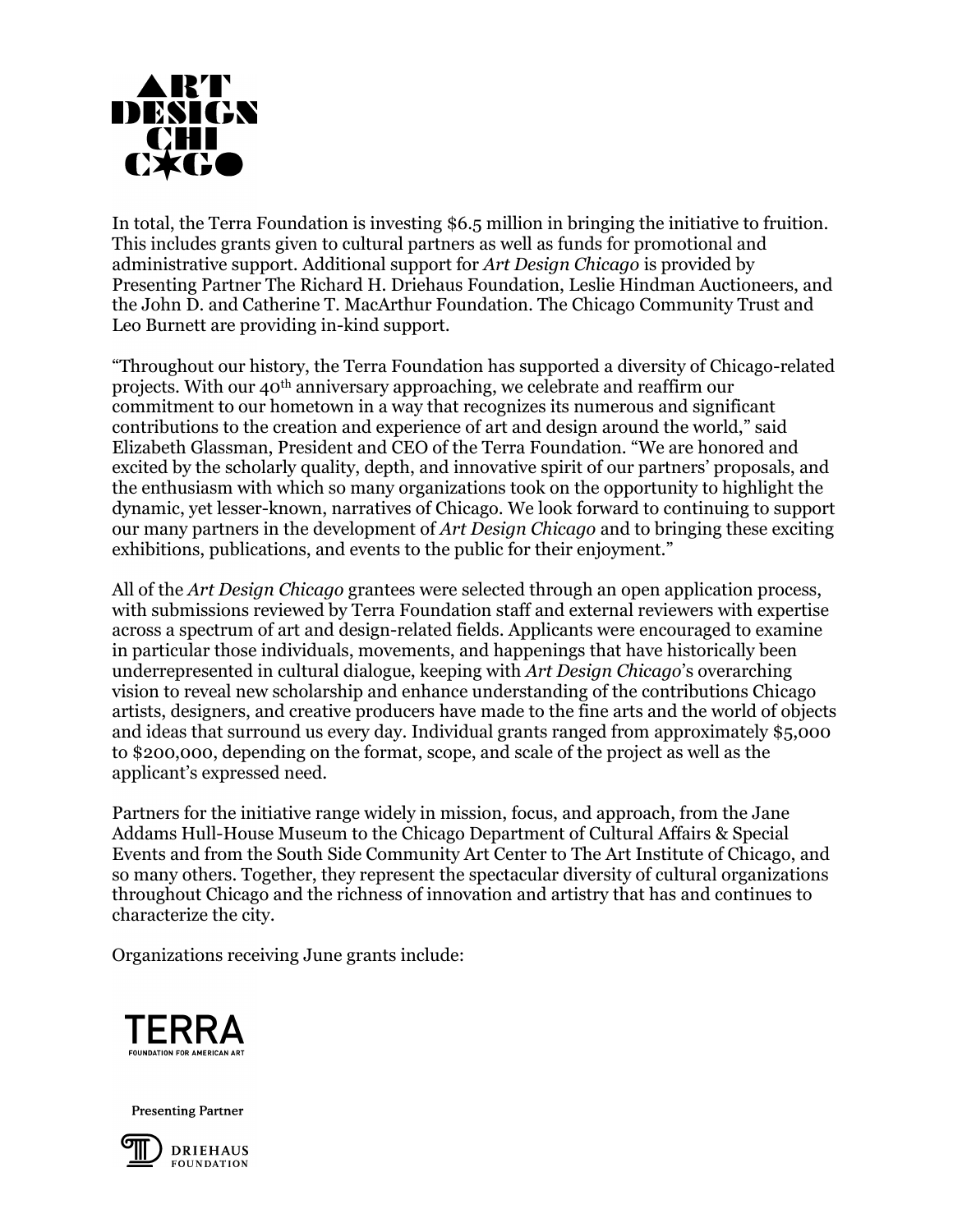

Art Institute of Chicago Bradley University Art Department Caxton Club of Chicago Chicago Department of Cultural Affairs & Special Events Chicago Design Museum Chicago History Museum Chicago Parks Foundation Chicago Public Library Foundation DePaul Art Museum at DePaul University DuSable Museum of African American **History** Elmhurst College Graham School, University of Chicago Illinois Executive Mansion Association Illinois Humanities Jane Addams Hull-House Museum Koehnline Museum of Art at Oakton Community College Mary & Leigh Block Museum of Art at Northwestern University

Museum of Contemporary Art Chicago Museum of Contemporary Photography at Columbia College Chicago Museum of Modern Art, New York National Museum of Mexican Art National Public Housing Museum Newberry Library Spertus Institute for Jewish Learning & Leadership Smart Museum of Art at University of Chicago South Side Community Art Center Frances Young Tang Teaching Museum and Art Gallery at Skidmore College Ukrainian Institute of Modern Art University of Chicago Arts, Public Art Program University of Chicago Center in Paris Video Game Art Gallery

For the comprehensive roster of *Art Design Chicago* partners, please visit: [artdesignchicago.org/partners](file:///C:/Users/jasculca/AppData/Local/Microsoft/Windows/INetCache/Content.Outlook/TLI9I2XX/artdesignchicago.org/partners)

Currently, *Art Design Chicago* is slated to feature more than 25 exhibitions and hundreds of public programs, presented throughout 2018. Additionally, initiative partners will produce several scholarly publications as well as a four-part documentary titled *Show the World: 150 Years of Chicago Art and Design,* which will air on PBS station WTTW*.* While the majority of *Art Design Chicago* activity will take place in and around Chicago, a few exhibitions are being originated at institutions outside the city and others are expected travel nationally and internationally, extending the experience and dialogues fostered by the initiative. Among these are *The Imagist Object: New Dimensions in Chicago Art, 1964– 1980*, organized by Tang Museum at Skidmore College in Saratoga Springs, New York, and *Charles White: A Retrospective*, co-organized by The Art Institute of Chicago and the



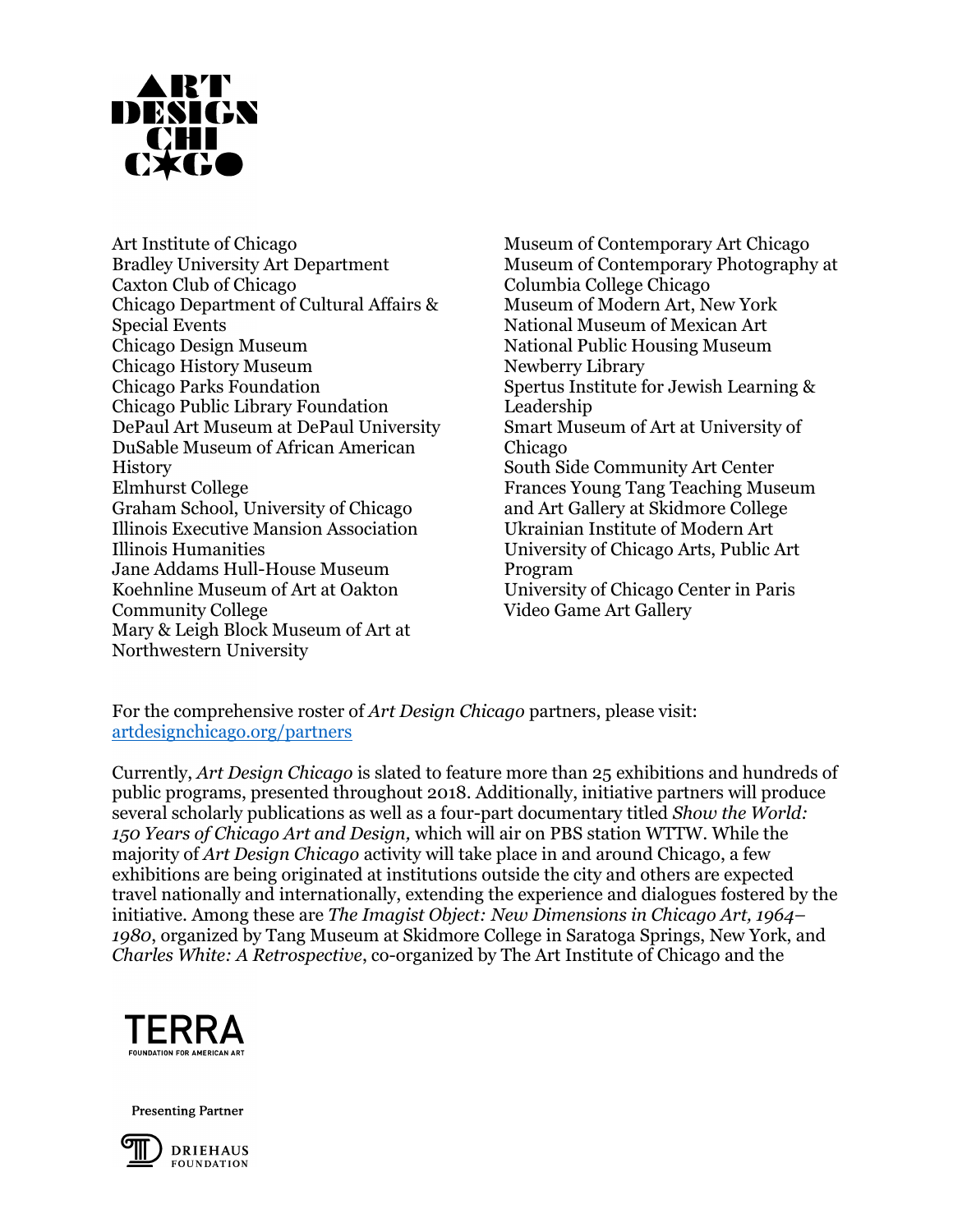

Museum of Modern Art in New York, which will also travel to the Los Angeles County Museum of Art.

A sampling of *Art Design Chicago* exhibitions, publications, and programs include:

- *Change the Canvas, Change the World: A Landscape of Cultural Discovery:* an exhibition organized by the **South Side Community Art Center** exploring the Black American art aesthetics of artists Dr. Margaret Burroughs, Elizabeth Catlett, Eldzier Cortor, and Allen Stringfellow. Opening in January 2018.
- **Chicago 101: 101 Publications That Shaped Chicago and Its Image***:* a multiauthor book, published by the University of Chicago Press and developed by the **Caxton Club of Chicago**, that examines 101 Chicago-focused texts that illuminate the diverse elements that have shaped Chicago's identity and reputation. It includes numerous essays that address Chicago's contributions to art, architecture, and design. Expected in fall 2018.
- *Arte Diseño Xicágo: Mexican Inspiration from the World's Columbian Exposition to the Civil Rights Era*: an exhibition at the **National Museum of Mexican Art** that surveys Mexican travelers and immigrants' early involvement in and influence on art and design of the industrial Midwest city. Opening in March 2018.
- *Picture Fiction: Kenneth Josephson and Contemporary Photography*: an exhibition organized by the **Museum of Contemporary Art Chicago** that examines the influence of Chicago-based artist Kenneth Josephson, who was an early and influential practitioner of conceptual photography. Opening in April 2018.
- *Teen Printmaking Program at YOUmedia:* a **Chicago Public Library**sponsored initiative that includes a traveling printmaking workshop, accompanied by a youth-curated exhibition drawn from the Library's impressive Special Collections and other collections in Chicago. June–December 2018.
- *Sculpting a Chicago Artist: Richard Hunt and his Teachers: Nelli Bar and Egon Weiner*: an exhibition charting the relationship between sculptor Richard Hunt and his teachers and fellow sculptors, Nelli Bar and Egon Weiner. Opening in July 2018 at the **Koehnline Museum of Art**.



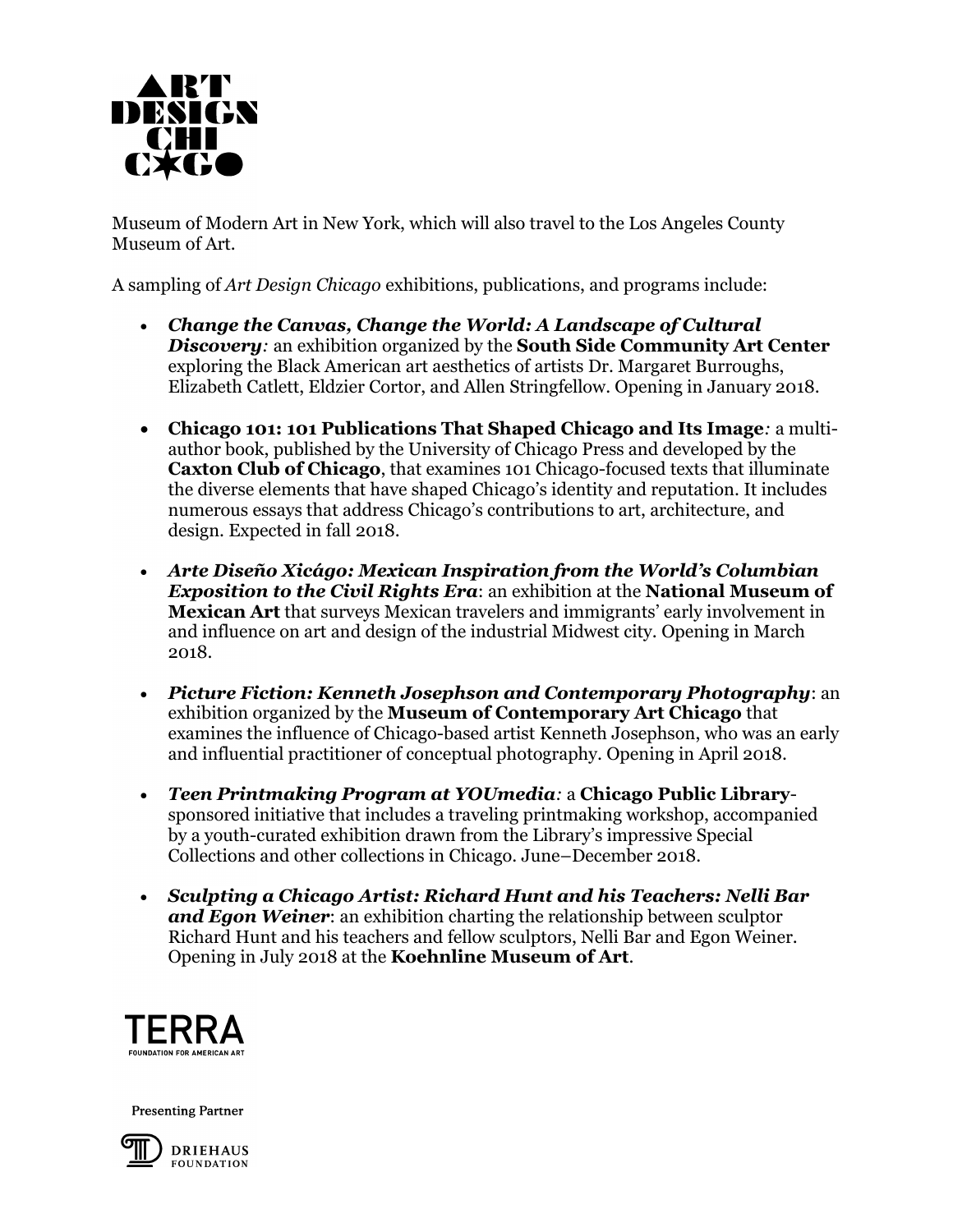

- *South Side Stories:* a collaborative exhibition project comprising *Rethinking Chicago Art, 1960 to 1980* organized by the **Smart Museum of Art**, and *Holdings* organized by the **DuSable Museum of African American History.**  Together the exhibitions explore the cultural production and artistic legacy of Chicago's South Side. Opening in September 2018.
- *Hairy Who?*: the first major survey solely dedicated to the influential group of artists known as the Hairy Who, to be shown at the **Art Institute of Chicago**. The exhibition will also emphasize Chicago's contributions to American art history. Opening in September 2018.
- *Someday, Chicago: Yasuhiro Ishimoto and the Institute of Design:* an exhibition that examines the career and international influence of Japanese-American photographer Yasuhiro Ishimoto, who was trained at the IIT Institute of Design. Opening in September 2018 at **DePaul Art Museum**.
- *Keep Moving: Designing Chicago's Bicycle Culture*: an exhibition organized by the **Chicago Design Museum** that examines Chicago's unique role in branding and promoting American bicycle culture. Opening in October 2018.
- *The Many Hats of Ralph Arnold: Art, Identity and Politics*: an exhibition that highlights the photo-collage art of Chicagoan Ralph Arnold and its relationship to issues of race, gender, sexuality, and mass media, organized by the **Museum of Contemporary Photography at Columbia College Chicago**. Opening in October 2018.
- *African American Designers in Chicago: Art, Commerce, and the Politics of Race*: an exhibition **at the Chicago Cultural Center** organized by the **Chicago Department of Cultural Affairs & Special Events** that explores how African American designers in Chicago defined a role for themselves in the design professions by working across media and disciplines. Opening in October 2018.
- *Participatory Arts: The Legacy of Chicago's Hull-House Artists:* a series of public programs, including panel discussions and artist-led workshops, organized by **Jane Addams Hull-House Museum** that explore the impact of Hull-House artists and the Hull-House art program in Chicago and beyond. Starting in October 2018.



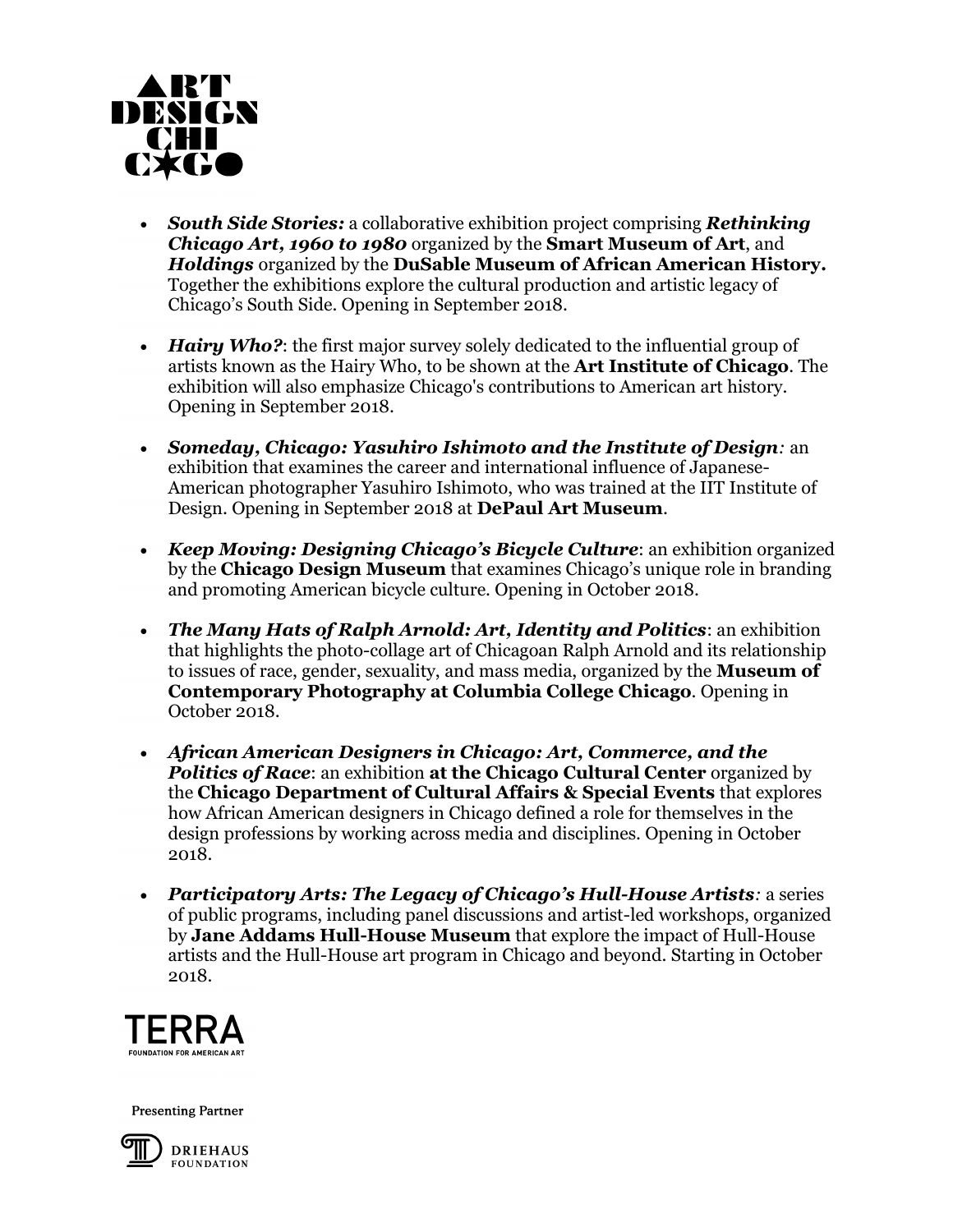

 *Chicago New Media: 1973–1992:* an exhibition, a series of public programs, and scholarly convening organized by **Video Game Art Gallery**, surveying Chicago's early and under‐recognized contributions to the field of new media art. Opening in November 2018.

The comprehensive slate of exhibitions, projects, and programs currently confirmed for *Art Design Chicago* is available at [artdesignchicago.org.](https://www.artdesignchicago.org/) This website will continue to be updated as more details are confirmed.

### **About** *Art Design Chicago*

*Art Design Chicago* is a wide-ranging initiative to explore the breadth of Chicago's role as a catalyst and incubator for innovations in art and design. Spearheaded and funded by the Terra Foundation, with significant support from The Richard H. Driehaus Foundation, *Art Design Chicago* was developed in partnership with more than 50 cultural organizations to celebrate Chicago's artists, designers, and creative producers. Focusing on the period between the 1871 Great Chicago Fire and the turn of the 21st century, the initiative reveals little-known narratives of ingenuity and perseverance and provides new insights on Chicago's enduring influence on fine and decorative arts, graphic and commercial design, product development, and film. *Art Design Chicago* will feature more than 25 exhibitions and hundreds of public programs, presented throughout 2018, as well as the creation of several scholarly publications and a four-part documentary. Together, these activities shine a light on Chicago's art and design legacy, and its continued impact on contemporary practice. www.artdesignchicago.org #ArtDesignChicago

#### **About Terra Foundation for American Art**

Since it was established in 1978, the Terra Foundation for American Art has been one of the leading foundations focused on the historical art of the United States. Headquartered in Chicago, it is committed to fostering exploration, understanding, and enjoyment of American art among national and international audiences. To further cross-cultural dialogue on American art, the foundation supports and collaborates on innovative exhibitions, research, and educational programs. Implicit in such activities is the belief that art has the potential both to distinguish cultures and to unite them. The foundation also provides opportunities for interaction and study through the presentation and ongoing development of its own art collection in Chicago, recognizing the importance of experiencing original works of art.